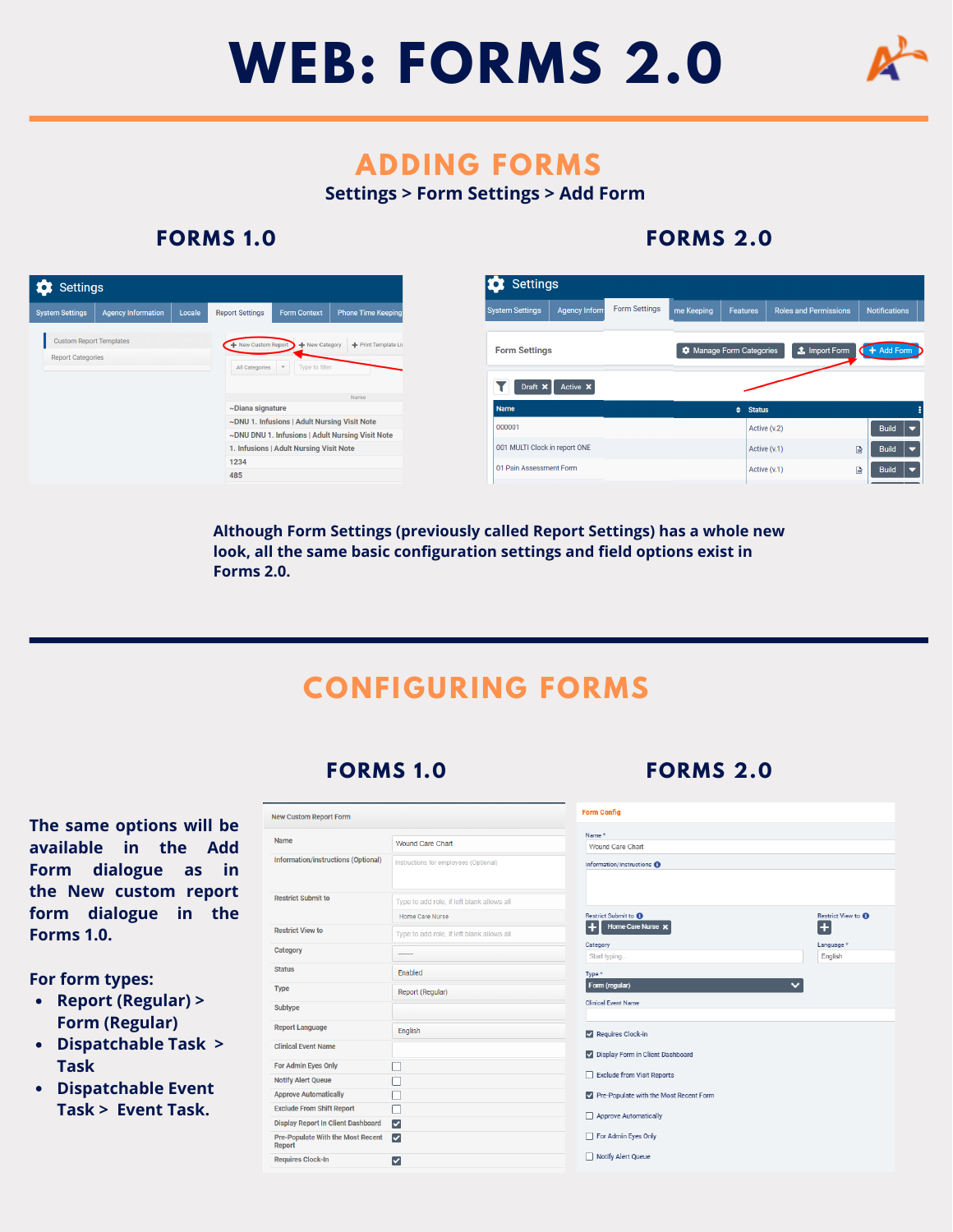



## **BUILDING FORMS**

**NOTE: Fields under Basic in 2.0 correspond to the types of fields available in the Type dropdown in Field Setup in Forms 1.0.**

## **FORMS 1 .0**

**FORMS 1 .0**

## **FORMS 2.0**

**FORMS 2.0**



**Form builder allows you to design your form using a variety of different form components to create fields and sections. You add fields to the form by dragging and dropping the components on the left into the body of the form.**

# **ADDING FORMS FOR A CLIENT**

**Client Profile > Care Documentation > Client Forms > Add Client Form NOTE: Client and Service Reports have been removed.**

| I VINIVIV IIV                                       |              |               |                           |                       |                                  |                     |                         |                           |                 |              |            |  |                   |
|-----------------------------------------------------|--------------|---------------|---------------------------|-----------------------|----------------------------------|---------------------|-------------------------|---------------------------|-----------------|--------------|------------|--|-------------------|
| Gemma Ryan ♦<br>$\left( 5\right)$<br>America/Nassau |              |               |                           |                       | Overview                         | Demographics        | Events                  | <b>Care Documentation</b> | <b>Services</b> | <b>Tasks</b> |            |  |                   |
| Overview                                            | Demographics | Events        | <b>Care Documentation</b> | <b>Client Reports</b> | <b>Service Reports</b>           |                     | <b>Medical History</b>  |                           | Unapproved X    |              |            |  | + Add Client Form |
|                                                     |              |               |                           |                       |                                  | Care Plan           |                         | $ID \Leftrightarrow Form$ | wed by          |              |            |  |                   |
| <b>Service Details and Reporting</b>                |              |               |                           |                       | <b>Progress Notes</b>            |                     | 01 Pain Assessment Form |                           |                 |              | View<br>╹╾ |  |                   |
| <b>Service</b>                                      |              | Personal Care |                           |                       | <b>Document</b>                  |                     | 01 Pain Assessment Form |                           |                 |              | View<br>╹╾ |  |                   |
| Clock In/Out<br><b>O</b> Clock In                   |              |               | Approval                  |                       | Per page: 10<br>1-2 of 2 entries |                     |                         |                           |                 |              |            |  |                   |
| <b>Service Name</b>                                 |              |               | Personal Care             |                       |                                  |                     | <b>Assessments</b>      |                           |                 |              |            |  |                   |
| <b>Status</b>                                       |              |               | Active                    |                       |                                  |                     |                         |                           |                 |              |            |  |                   |
| <b>Start Date</b>                                   |              |               | 2018-08-08                |                       |                                  | Medication          |                         |                           |                 |              |            |  |                   |
| <b>Projected End Date</b>                           |              |               |                           |                       |                                  | <b>Client Forms</b> |                         |                           |                 |              |            |  |                   |
| Frequency                                           |              |               |                           |                       |                                  |                     |                         |                           |                 |              |            |  |                   |
| Report                                              |              |               | Choose A Report Type      |                       |                                  |                     | Infusion                |                           |                 |              |            |  |                   |
|                                                     |              |               |                           |                       |                                  |                     |                         |                           |                 |              |            |  |                   |

#### **Submitted forms will appear in:**

- **The Client Forms tab (previously Reports) on the dashboard.**
- **The Client Forms tab under Care Documentation on the client profile.**
- **The Forms tab (previously Reports) on employee profiles.**
- **The Facility Forms tab (previously Facility Reports) on facility profiles.**

**You can print, email and edit unapproved forms from any of these places.**